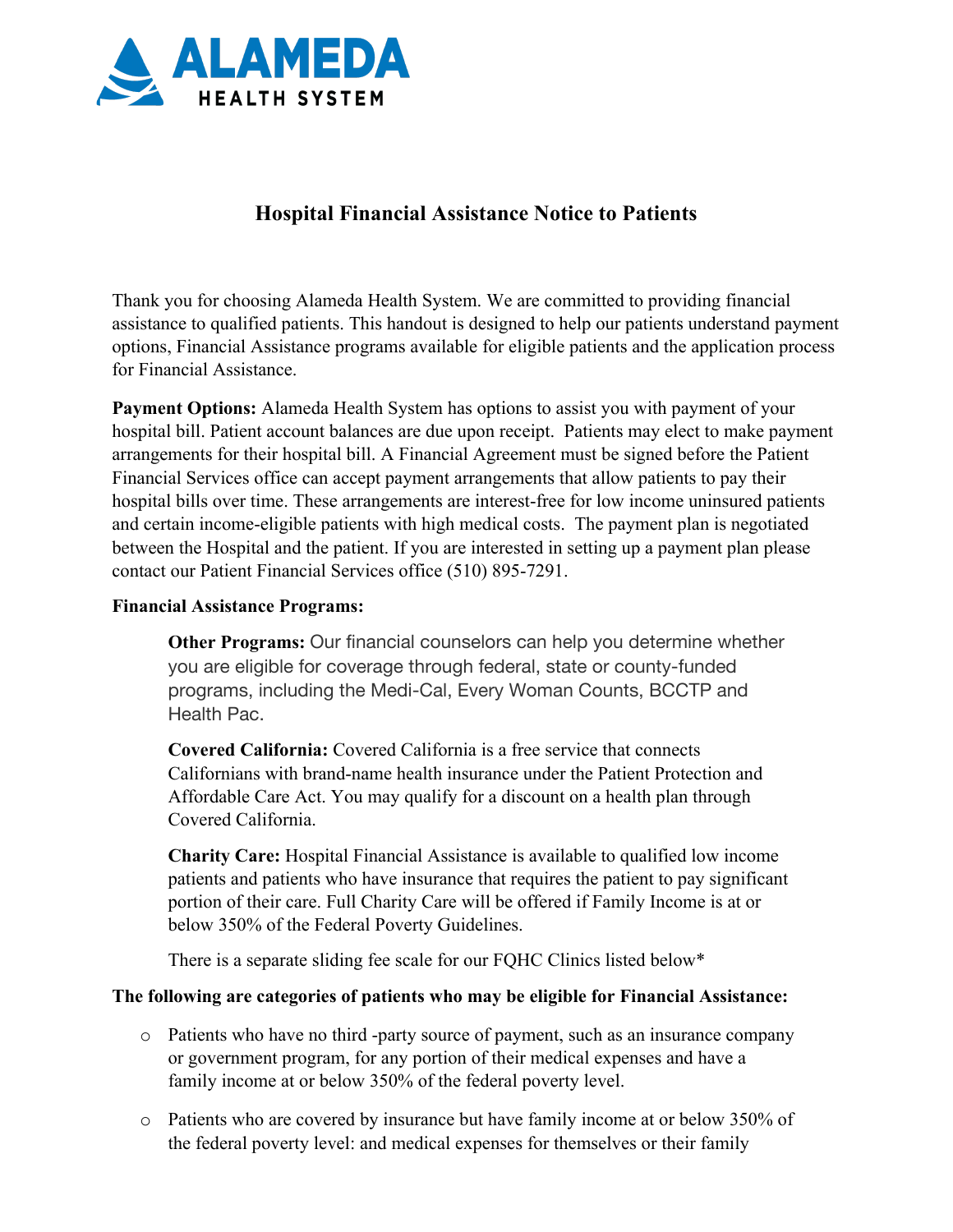

incurred at Alameda Health System or paid to other providers in the past 12 months that exceed 10% of the patient's family income.

o Patients who are covered by insurance but exhausted their benefits either before or during their stay at the Hospital, and have a family income at or below 350% of the federal poverty level.

## **How to Apply for Financial Assistance:**

- o You may apply for Financial Assistance using the application form that is available on our website at www.alamedahealthsystem.org located on the Patient & Visitor Information page under the Financial Assistance tab.
- o By calling Patient Financial Services. Phone numbers are listed below.
- o You may also submit an application by speaking with a representative from Patient Financial Services, who will assist you with completing the application.

During the application process you will be asked to provide information regarding the number of people in your family, your monthly income, and other information that will assist the hospital with determining your eligibility for Financial Assistance. You may be asked to provide a pay stub or tax records to assist Alameda Health System with verifying your income.

After you submit the application, the hospital will review the information and notify you in writing regarding your eligibility. If you have any questions during the application process, you may contact our Financial Counselors at: see below for site contact information. **Pending applications:** If an application has been submitted for another health coverage program at the same time that you submit an application for charity care, neither application shall preclude eligibility for the other program.

If you do not have health insurance or coverage through a government program like Medi-Cal/Medicaid or Medicare, you may be eligible for government program assistance. Patient Financial Services can provide you with application forms, and assist you with the application process.

**Contact Information:** Patient Financial Services is available to answer questions you may have about your hospital bill, or would like to apply for Financial Assistance or government program. The telephone number is: see below for site contact information. Our telephone hours are 8:00 A.M. to 5:00 P.M., Monday through Friday.

If you disagree with the hospital's decision, you may submit a dispute to the Patient Financial Services office.

Copies of this Hospital's Financial Assistance Policy, the Plain Language Summary and Application, as well as government program applications are available in multiple languages in person at our Patient Registration and Patient Financial Services offices, on our website www.alamedahealthsystem.org. We can also send you a copy of the Financial Assistance Policy free of charge if you contact our Patient Financial Services office (510) 895-7291 or our Financial Counseling Office at: